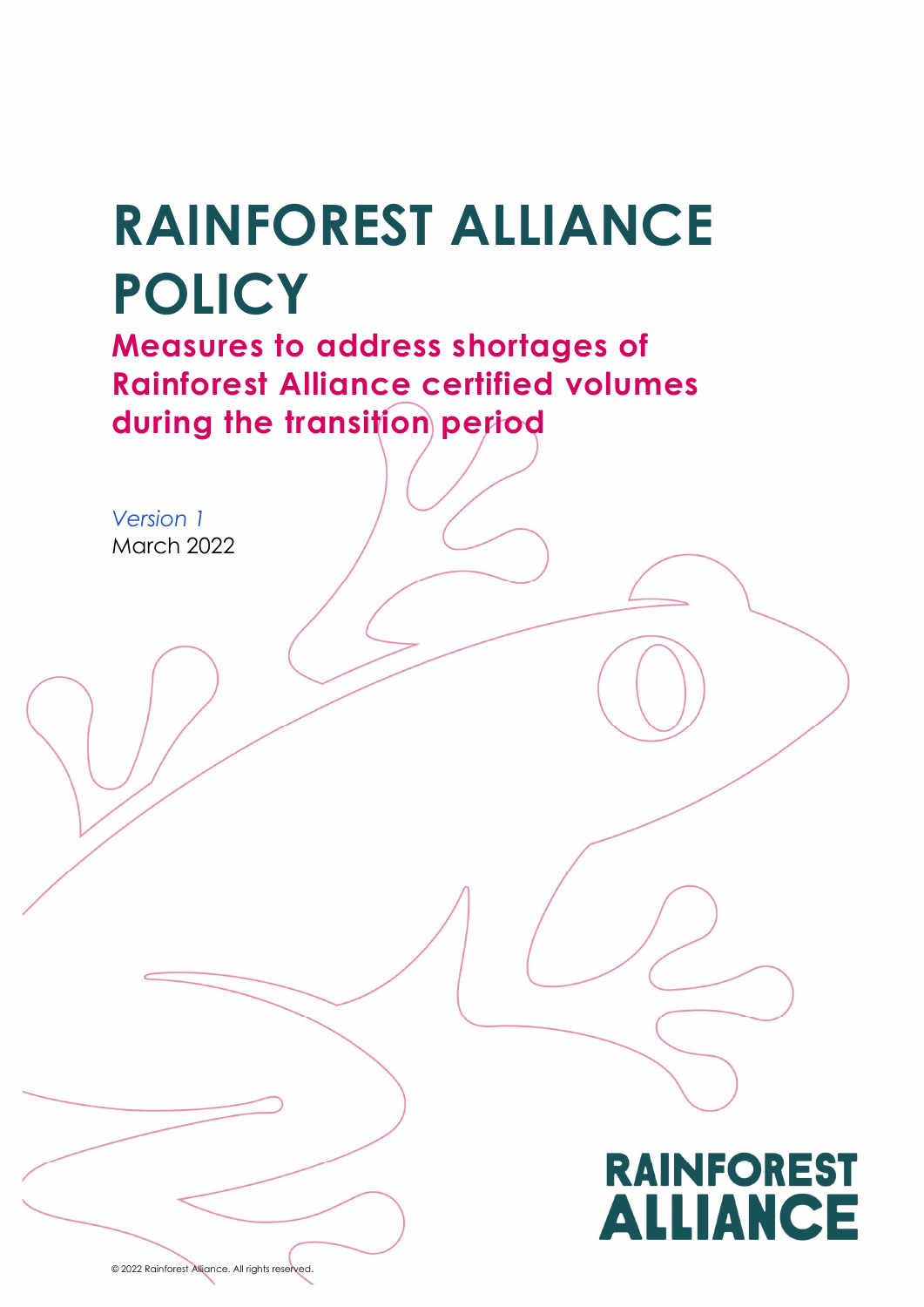

The Rainforest Alliance is creating a more sustainable world by using social and market forces to protect nature and improve the lives of farmers and forest communities.

## Translation Disclaimer

For any question related to the precise meaning of the information contained in the translation, please refer to the official English version for clarification. Any discrepancies or differences in meaning due to translation are not binding and have no effect for auditing or certification purposes.

## More information?

For more information about the Rainforest Alliance, visit www.rainforest-alliance.org, contact info@ra.org or contact the Rainforest Alliance Amsterdam Office, De Ruijterkade 6, 1013AA Amsterdam, The Netherlands.

| <b>Document Name:</b>                                                                                                          |                                                     | <b>Document Code: Version:</b>                                                                                                        |                               | Language: |  |
|--------------------------------------------------------------------------------------------------------------------------------|-----------------------------------------------------|---------------------------------------------------------------------------------------------------------------------------------------|-------------------------------|-----------|--|
| Policy on measures to address shortages<br>of Rainforest Alliance certified volumes<br>during the transition period            |                                                     | $SA-P-GA-18$                                                                                                                          | V١                            |           |  |
| Date of first<br>publication:                                                                                                  | Date of revision:                                   | Valid From:                                                                                                                           | Expires by:                   |           |  |
| March 28th, 2022                                                                                                               |                                                     | Immediately                                                                                                                           | December 31st, 2022           |           |  |
| Developed by:                                                                                                                  |                                                     | Approved by:                                                                                                                          |                               |           |  |
| Standards and Assurance                                                                                                        |                                                     | Director of Standards and Assurance                                                                                                   |                               |           |  |
| Linked to:                                                                                                                     |                                                     |                                                                                                                                       |                               |           |  |
| In The Transition Year<br><b>Replaces:</b>                                                                                     | SA-R-GA-2 Rainforest Alliance 2020 Transition Rules | SA-P-GA-11 Policy on Remote closure of Non-conformities<br>SA-P-GA-8 Policy on Changes To Certification And Auditing Rules For Audits |                               |           |  |
| Applicable to:                                                                                                                 |                                                     |                                                                                                                                       |                               |           |  |
| UTZ and 2017 Rainforest Alliance certificate holders transitioning into the 2020<br>Rainforest Alliance Certification Program. |                                                     |                                                                                                                                       |                               |           |  |
| Country/Region:                                                                                                                |                                                     |                                                                                                                                       |                               |           |  |
| All regions                                                                                                                    |                                                     |                                                                                                                                       |                               |           |  |
| Crop:                                                                                                                          |                                                     |                                                                                                                                       | <b>Type of Certification:</b> |           |  |
| All crops                                                                                                                      |                                                     | Farm certification.                                                                                                                   |                               |           |  |

Policies are binding. Policies complement and/or supersede related rules or requirements for the parties they are applicable to.

Any use of this content including reproduction, modification, distribution or republication, without the prior written consent of Rainforest Alliance is strictly prohibited.